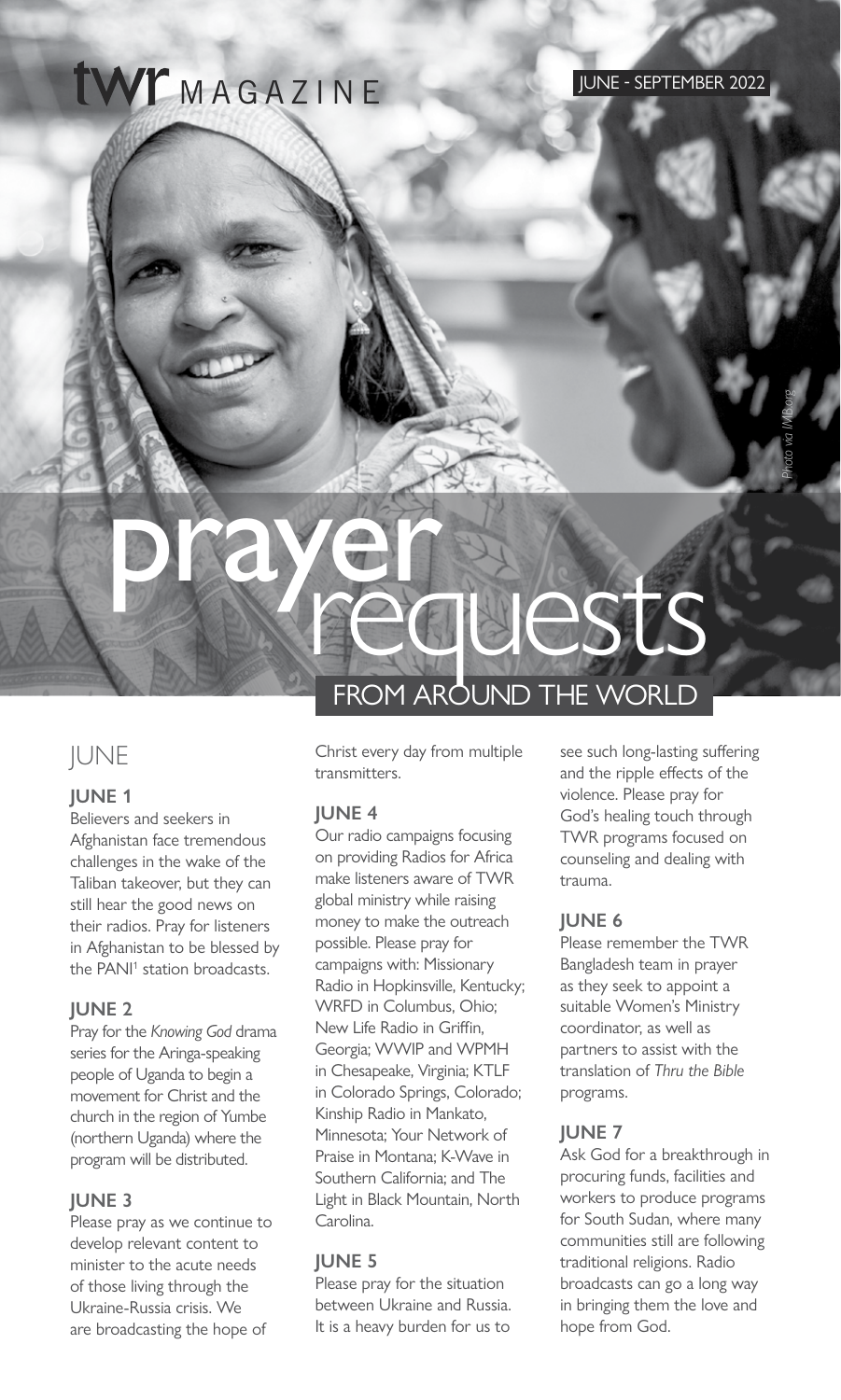## **JUNE 8**

Well over half of the children in South America are born to unwed mothers, according to the Institute for Family Studies (2015). Our Latin America team wants to help men be the people God wants them to be. Please pray for our next men's campaign in the region this month.

## **JUNE 9**

Shawn and Laura Boyd have served almost six years with TWR, previously in Austria and Cyprus and now in North Carolina, where Shawn is global marketing operations director and Laura is lodge caregiver assistant. Please pray on behalf of the Boyds and their three children.

## **JUNE 10**

Many TWR listeners in Iraq, Egypt and Sudan have family members who are from non-Christian backgrounds. Please join with our Arabic team in praying for salvation for these families.

#### **JUNE 11**

Pray for healing in the Philippines. The recent national election may have caused division among Filipinos. May the elected leaders submit themselves to the Lord's leading as they serve the country.

#### **JUNE 12**

Pray for wisdom and strength for TWR West and Central Africa and West African national partner directors – Virgile Ouendo from Evangelical Media in Benin, Florence Mbamba from Evangile FM in Côte d'Ivoire, and Joshua Irondi from Victa Media, Nigeria.

#### **JUNE 13**

Please pray for God to use the online Ukraine radio station that TWR has created. We are streaming Ukrainian and English praise and worship

music, as well as short features and Bible passage readings. Pray for refugees and those inside Ukraine to be encouraged in Christ.

## **JUNE 14**

Lift up Kalman and Annamarie Dobos, who have served with TWR for 38 years. Kalman serves on the Global Technical Team and is responsible for the remote monitoring of all AM and shortwave broadcasts that logistically belong to TWR Europe.

## **JUNE 15**

TWR Ukraine has been experiencing a rapid increase in interest in its social media content since the outbreak of the war. Pray for wisdom as our local partners engage with their expanding audience.

## **JUNE 16**

TWR India is endeavoring to provide systematic Bible studies in 150 Indian languages by the end of 2022. Please pray that God will equip the team for this huge task and that many lives will be touched through the studies.

## **JUNE 17**

We praise God for the new office building in the capital of Côte d'Ivoire, Yamoussoukro, which will be home to Evangile FM. Pray that the broadcasts will touch and transform lives throughout this city, which has a potential audience of 400,000 listeners.

## **JUNE 18**

Please pray for our partner station in Chiapas, Mexico. The AM transmitter it had was damaged, and the station is off the air. Chiapas is Mexico's southernmost state, bordering Belize and Guatemala.

## **JUNE 19**

Bill and Lois Early have served with TWR for 36 years, including 14 years doing

English programming on Bonaire. They have been based out of the U.S. since 2002. Praise God for their years of faithful and continuing service.

## **JUNE 20**

TWR Arabic Ministry has signed a partnership with two new local radio stations in the Middle East, where our discipleship program and many others would be aired using this outlet. Please pray for this opportunity to reach new audiences.

## **JUNE 21**

Pray for stability and peace in countries such as Mali, Côte d'Ivoire, Benin, Burkina Faso, Nigeria, Democratic Republic of Congo, etc. TWR Africa continues to offer the gospel message to more people in their mother tongues in these countries.

## **JUNE 22**

Please pray for TWR's partner in Indonesia as it begins producing *The Way of Righteousness* in a new language this month. This program builds a bridge for Muslims between the Old Testament prophets, with whom they are familiar, and the coming of Jesus Christ.

## **JUNE 23**

Praise the Lord for how many trusted friends TWR has with radio stations in the U.S. that partner with us to share with their listeners what God is doing around the world.

## **JUNE 24**

Please lift up Wayne Frost, who serves as TWR's director of church partnerships, and his wife, Shelley, who retired last September after 23 years with TWR, most recently as gift-processing supervisor. Wayne's primary responsibility involves TWR's U.S. churchengagement strategy.

## **JUNE 25**

Please pray for TWR's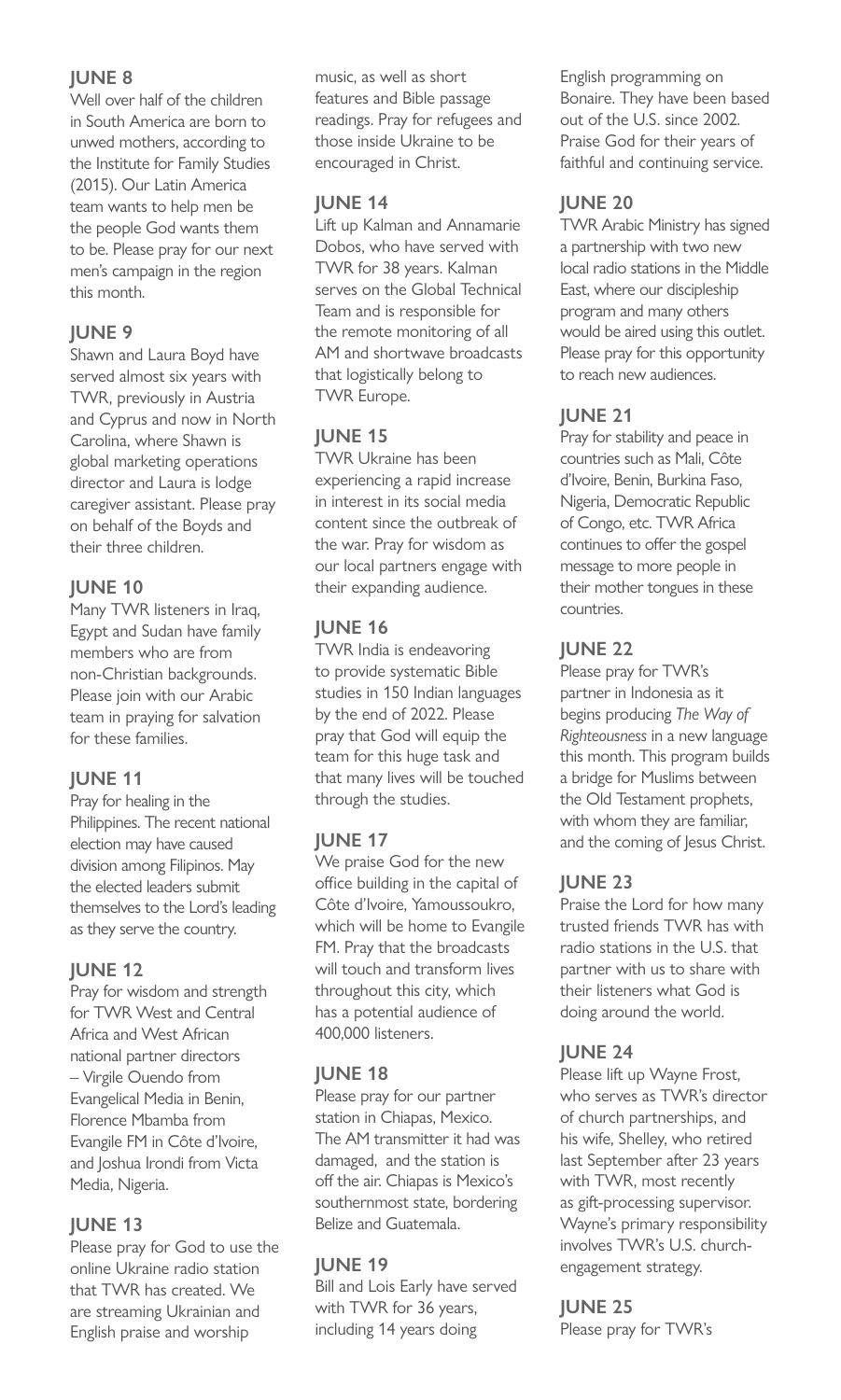

ministry friends in Russia. They faithfully seek to serve their people in different parts of the country, but the current circumstances are challenging as the future is uncertain.

#### **JUNE 26**

A new children's ministry was launched in Pakistan. Please pray for guidance for the teachers as they interact with the children. More than 9 in 10 Pakistanis are followers of Islam. Thirtyseven percent of its people are younger than 15, according to Operation World.

#### **JUNE 27**

Pray that more Africans will tune in to *The Way of Righteousness*. The program has been translated and produced in many African languages, including Moore (Burkina Faso), African English, Persian, Arabic, French, Nubi (Uganda) and Kirundi (Burundi).

#### **JUNE 28**

Please pray for our partner in Mexico, Radio Encuentro. They were granted a concession to broadcast in Sahuaripa, Sonora, and need to purchase a transmitter and equipment to go on the air. Sahuaripa is a small town in northwestern Mexico.

#### **JUNE 29**

Please pray for Andrew and Holly Haas, who have served for almost 24 years. Andrew currently serves as adaptation coordinator for TWR MOTION, our video ministry,

*Photo via IMB.org*

out of Cary, North Carolina. Holly serves as mission director at their church in North Carolina.

#### **JUNE 30**

Please uplift in prayer the Arabic TWR Women of Hope team as they interact and follow up with women who contact them, often in privacy, and are seeking advice or have questions about God, Jesus and their faith.

## JULY

**JULY 1**

Praise God for working in the lives of TWR listeners in Vietnam. During the COVID-19 season, many of them have felt the peace of the Lord and have grown spiritually through TWR programs. Please intercede that there might be continuing impact.

#### **JULY 2**

Pray that *Sakha Ikhaya*, a TWR Zulu program aimed to restore broken families, will bring healing and hope. The effects of a broken marriage can be found not only in the immediate individuals affected, but also in the wider society.

#### **JULY 3**

Use of pornographic websites was up 600% in Brazil the first year of the COVID-19 pandemic. *Every Man A PURE Warrior* has been translated. Pray that many men will be set free from porn in Brazil and the U.S. through this curriculum.

#### **JULY 4**

Please lift up Marvin and Landrie Heath, who have served with TWR almost 38 years. Landrie now serves in Ministry Services and as a receptionist in North Carolina. Marvin serves as audio technical consultant, studio manager and producer of radio programming and music.

#### **JULY 5**

Please pray for TWR's ministry friends in Belarus as they continue to serve their nation in these challenging times. Please pray for wisdom and God's favor over them as they produce content that will speak to the many troubled hearts.

#### **JULY 6**

Typhoon season is upon the Philippines. This may mean heavy rains and strong winds, which could potentially cause landslides, floods and other calamities. Please pray for the safety of those living in areas most affected by the weather.

#### **JULY 7**

Please pray for the West and Central Africa region, where hundreds of ethnic groups live and work together with a high degree of interaction. Pray for the national teams that continue to build the kingdom of God through media in places that may be impossible to reach otherwise.

#### **JULY 8**

The social media integration team in Latin America is seeking to reach youth. About 156 million people between the ages of 15 and 29 live in Latin America, about one-fourth of the region's population, according to the United Nations. Pray for ideas about reaching this key group.

#### **JULY 9**

Praise God for Jim and Roberta Hill, who have served 38 years for TWR in Bonaire, Slovakia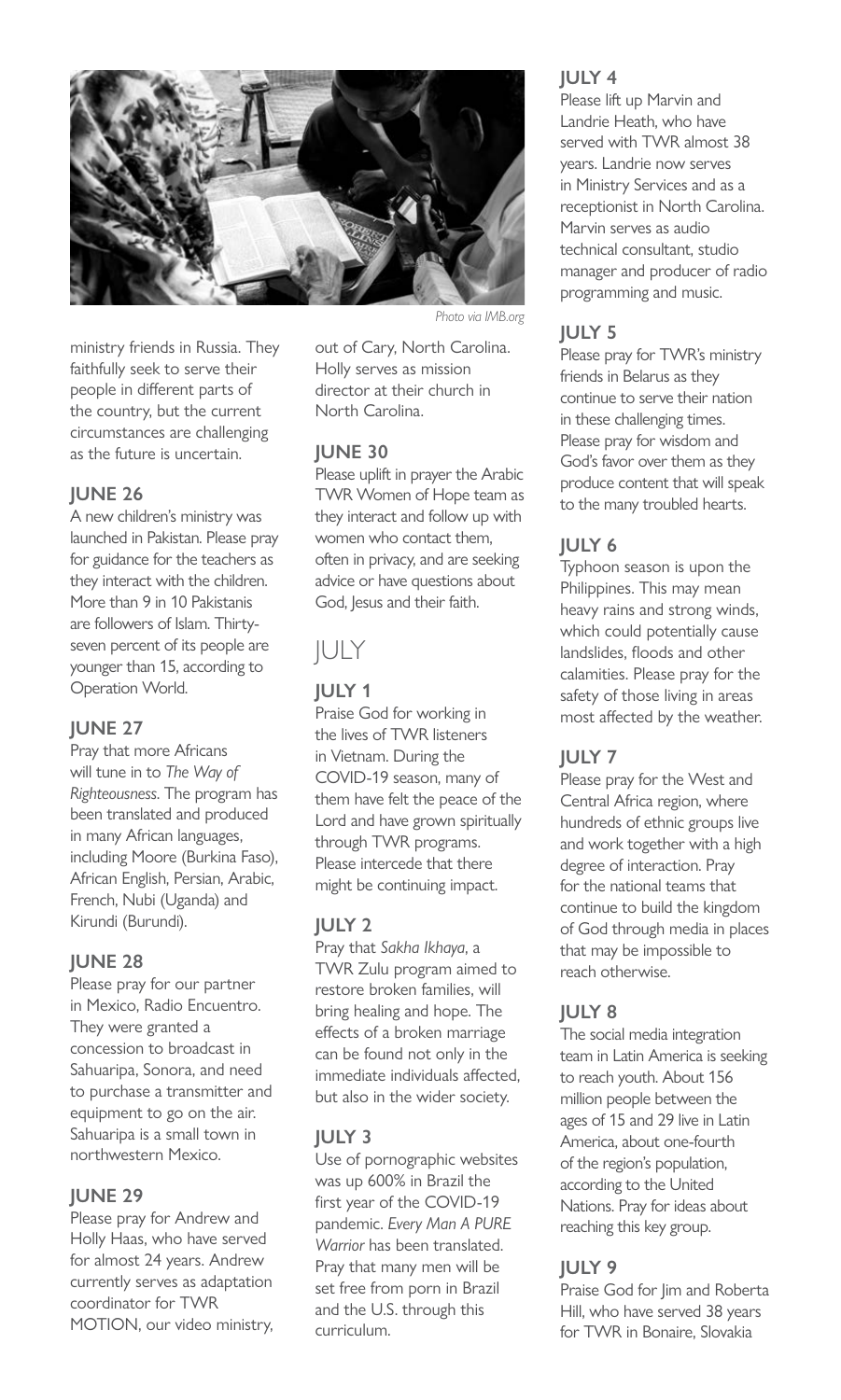and in the U.S. Jim currently is the LinguaDMS administrator for the Americas region.

#### **JULY 10**

Please pray for the ministry team to the Kurdish people as they create content to be broadcast throughout the year. Please pray for God´s guidance with each step they seek to take.

## **JULY 11**

A TWR Korea team member is traveling to the United States this month to attend two missions conferences. Please pray for safe travels, protection from illness, joyful encounters and a fruitful time of sharing.

#### **JULY 12**

Ask God's blessing on TWR Africa's gathering and analysis of media metrics for 2021. We hope to use this feedback about interactions with media users to help us learn how to improve our engagement with people, and to shape our media ministry.

## **JULY 13**

Please pray with our Americas Donor Services team as they integrate a new remittance scanning system into their operations. This solution should enable us to process gifts more efficiently.

## **JULY 14**

Grant and Jenna Hodgins and their children, Rachel and Matthew, serve with TWR on the island of Guam, where Grant is the station director at KTWR. Please lift them up as a family and Grant and the KTWR team as they seek to broadcast the good news across Asia.

## **JULY 15**

We give praise for the opportunities God provided to TWR's partners in countries bordering Ukraine to assist local churches in aiding war refugees.

Pray that many find hope in Jesus through these contacts and TWR's gospel-based broadcasts.

## **JULY 16**

Pray for God's provision and protection over his people in Hong Kong as their city undergoes a leadership transition. Pray that the Word of God will continue to be proclaimed in Hong Kong through mass media so that lasting fruit is produced.

## **JULY 17**

Nate and Jeanette McGurk have been with TWR for nearly 29 years, serving in multiple countries and now based in the U.S. Nate currently is serving as content development specialist and on the global audio and acoustics team. Please ask God's blessings upon them.

## **JULY 18**

Please pray for the house churches in Cuba. Many pastors are moving out of the country and leaving their churches without pastors. This makes the ministry of TWR all the more important. TWR regularly broadcasts the gospel to all of Cuba from the Caribbean island of Bonaire.

#### **JULY 19**

Please lift up Scott and Naren Hollinger, who have served with TWR since 1982 and 1987, respectively. They have served on Guam and Bonaire and currently in North Carolina, where Scott is Media Content Team leader and Naren is mail clerk and Ministry Services specialist.

## **JULY 20**

We praise God for the increasing popularity of programs via social media channels in Central Asia. Pray for a good and authentic connection with the audience.

## **JULY 21**

Please pray that God would use our media platforms to reach new and existing listeners in China. May God's Word speak to their current situation. Among effective tools in China is *Mission 66*, a Bible-study program in Mandarin.

## **JULY 22**

Praise God that shortwave antennas to equip the TWR Africa Eswatini Transmitting Station became available from a station in South Carolina and were secured by TWR to reach northern East Africa and the Horn of Africa more effectively.

## **JULY 23**

Please continue to pray for the transitions that are taking place in the leadership of the ministry to Latin America. Esteban Larrosa has served as vice president for the region since Feb. 1, and Annabel Torrealba stepped in as international director of Latin America and the Caribbean.

## **JULY 24**

Candace Mackie has served with TWR for almost eight years. Lift up her work as ministry director of TWR MOTION, which partners with church planters and ministries worldwide to produce custom gospel-centered videos.

## **JULY 25**

Praise God for the upgrade to the Roma studio in Serbia that is a great answer to prayer. This allows us to continue producing and broadcasting Roma programs that can be heard on several local FM stations in Serbia as well as online.

## **JULY 26**

Freedom of religion is guaranteed by the Japanese constitution. Yet only about 2% of Japan's population follows Jesus, according to Joshua Project. Pray for more Japanese listeners to be blessed by TWR's broadcasts.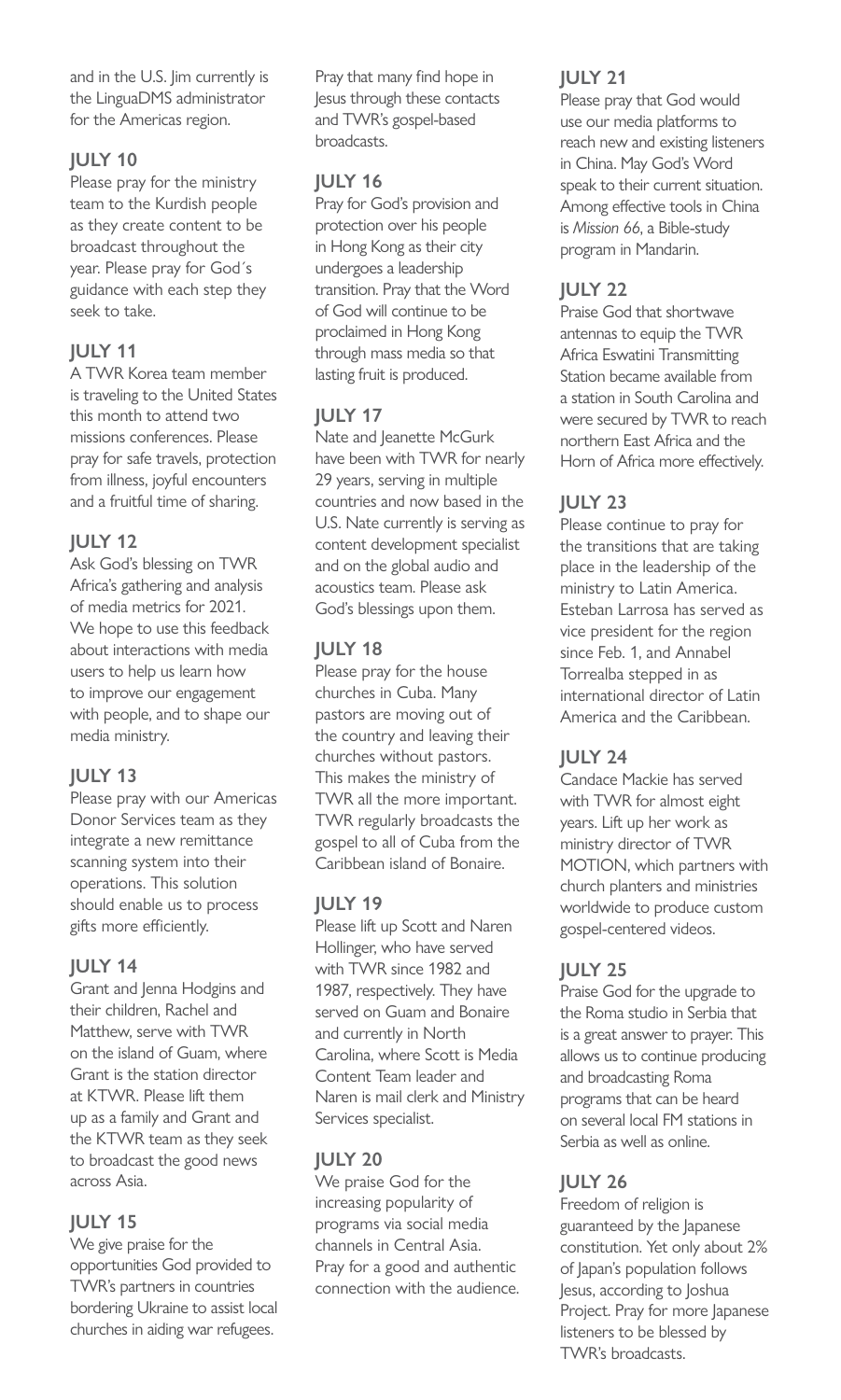## **JULY 27**

Pray for *Leading the Way* devotional programs in Amharic and Swahili, which are East African languages. Pray for all involved in production and broadcasting, and for the intended listeners to learn from the programs and have their lives changed.

## **JULY 28**

Pray for wisdom and creativity as the Chinese Ministry team begins the scriptwriting process for the new *Following Jesus* program. This program will use drama and Bible storytelling to speak to the unbeliever.

## **JULY 29**

Lift up Larry and Virginia McGuire. They have been married since 1969 and Larry has served with TWR since 1967. They've served in Bonaire, South Africa, Swaziland (now Eswatini) and, since 1990, in Elkhart, Ind. Larry has used his engineering skills in numerous ways for the service of the kingdom.

## **JULY 30**

The team serving the Kabyle people of North Africa are facing continuous challenges, also including their family settings. Please uplift these hardworking, dedicated team members in prayer, asking the Lord to sustain them and give them strength.

## **JULY 31**

Many of TWR Africa's partners are providing valuable insights about how they are seeing results of the media ministry initiatives on the ground. Please pray that we can have good conversations with one another about using what we learn.

## AUGUST

## **AUG. 1**

Hostilities in Yemen have gone on for years, and the fighting

has often been intense. Amid the upheaval, however, listeners of TWR programming got in touch with our follow-up team, and we pray they will find peace in Jesus. Please remember the follow-up team as well, that they will have wisdom and sensitivity in responding to listeners.

## **AUG. 2**

Please bring before God the production, coordination and recording taking place for episodes of the *Christ to the World* radio drama in the Zulu language of southern Africa.

## **AUG. 3**

Children's ministry is a vibrant and effective part of our Cambodia team's outreach. They produce radio programs to minister to children across the country. The team members seek the Lord's wisdom and strength as they go about their work. Please pray for them.

## **AUG. 4**

The team serving the Kabyle people of North Africa are facing continuous challenges, in their family settings as well as their work lives. Please uplift these hardworking, dedicated team members in prayer, asking the Lord to sustain them and give them strength.

## **AUG. 5**

Pray for Andy and Kathy Napier, missionaries who have served nine years with TWR in the U.S. Andy is a radio producer, and Kathy is an accounting administrator.

## **AUG. 6**

Over 500 inmates in Kenyan prisons are studying the Every Man A Warrior curriculum, and 47 have come to Christ. Ask the Lord to set them free from past sins and grow deep roots in their relationships with Christ.

## **AUG. 7**

Somalia is nearly 98% Muslim, and Christian ministry isn't tolerated there. The country continues to suffer from terrorist attacks by militants opposing the government. Pray that TWR broadcasts will be received and that many will accept the message and believe.

## **AUG. 8**

Seek the Lord's blessings on TWR's partner in Indonesia. The ministry's staff is seeking to strengthen their relationships with local radio stations, connect with other similar organizations and share resources with local church leaders for use in their discipleship efforts.

## **AUG. 9**

The doors have been opened to TWR Albania to begin ministering in local prisons for women. Petition God for his favor as the staff develop relationships with inmates and share eternal hope with them.

## **AUG. 10**

Pray for Sterling Ottun, a missionary in the U.S. who has served with TWR for 17 years. He is a representative with Every Man A Warrior.

## **AUG. 11**

*Pedrito el Pulpo* is a popular children's program produced by RTM2 Venezuela, and team members will lead five rallies featuring puppets based on the show's characters. May the Lord provide the team with all they need for performances, and may he touch the hearts of many children in the audiences.

## **AUG. 12**

TWR Africa needs your prayers for success with plans to grow the ministry and take advantage of an incredible opportunity. The team seeks God's help in discipling new believers where biblical resources are scarce and following Jesus publicly can be dangerous.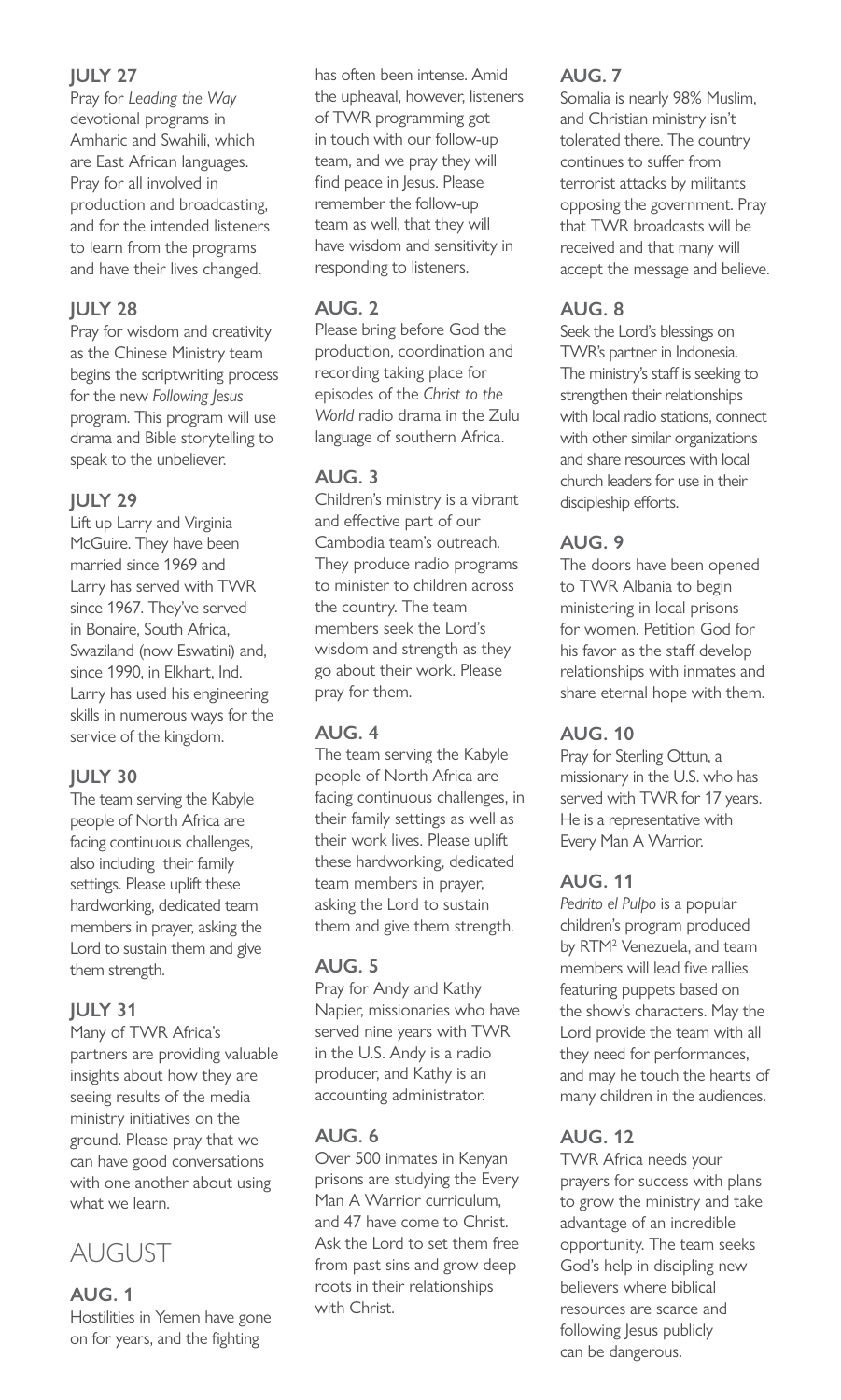## **AUG. 13**

Many TWR partners travel often to do ministry in person. One of these is TWR Nepal, whose workers travel across the country to meet with listeners. Ask the Lord to bless them with travel mercies.

## **AUG. 14**

We're striving to further develop ministry in Northern Cyprus, including the vibrant international student community there. Pray that TWR's resources may be made known in the community.

## **AUG. 15**

Please pray for Larry and Barb Petersen, U.S.-based missionaries who have served 18 years with TWR. Barb is an ambassador for ministry in South Asia.

## **AUG. 16**

Please ask God to bless the work of Dawn Cook, manager, and Laura Boyd, her assistant, as they maintain the TWR Lodge in North Carolina and care for many guests from around the world.

## **AUG. 17**

*Men Alive* is a weekly program for men that is aired in South Africa and teaches men to be fathers, sons, friends, husbands and employees who conform to the image of Christ. May the Lord bless both the production and broadcast of this program.

## **AUG. 18**

TWR Asia is organizing a golf event in support of ministries in South Asia. Pray for good weather and a blessed time together.

#### **AUG. 19**

ERF Medien Germany, TWR's oldest national partner, is expected to complete its major building project soon. As the large staff undertakes the demanding transition, pray for its members to adapt to their new settings smoothly

and quickly as they continue producing quality content for the German audience.

## **AUG. 20**

Please pray for Ted and Dawn Siemens, missionaries who have served nearly 30 years with TWR and are now based on Cyprus. Ted is director of global media training.

## **AUG. 21**

TWR's Every Man A Warrior is growing and recruiting men for the staff of the men's ministry. Join us in praying for outstanding candidates to be brought on board to serve in the U.S., Brazil, Europe and Africa.

## **AUG. 22**

It's TWR Africa's great desire to see children and families who listen to the program *Bible Stories for Children* grow in their faith. Pray for these listeners of all ages and especially for children from other religious backgrounds.

## **AUG. 23**

Please keep in prayer the families of TWR Lanka's staff. Ask God to enable them to encourage and build strong relationships with one another even amid pandemic restrictions.

#### **AUG. 24**

We are grateful for TWR's broadcasts in the Qashqai and Gilaki languages of Iran. Please pray for opportunities to further expand radio ministry in these languages.

#### **AUG. 25**

Please pray for Tom and Elly Streeter, missionaries who have served with the ministry for an incredible half century. Today, Tom is a liaison with TWR360, and Elly manages the TWR Archives.

#### **AUG. 26**

Many rural families in Colombia are forced to leave their homes because of violence and then

end up facing need after moving to the cities. Ask the Lord to care for these vulnerable families so they may learn to cast all their anxieties on him.

## **AUG. 27**

Radio station Atoo Sifa 90.7 in northwestern Kenya needs your prayers. It broadcasts gospel programs in the heart languages of those living in the Kakuma refugee camp. Large numbers of refugees fleeing instability in Sudan, Ethiopia and Somalia have made their homes in this sprawling camp over the years.

## **AUG. 28**

Father, we ask you to work in the lives of our listeners in Vietnam. May they seek your will, listen to the promptings of the Holy Spirit and share the gospel with others using TWR programs.

## **AUG. 29**

Our national partner RTM2 Portugal needs to broaden its support base. Pray that God will grant them wisdom as they explore new opportunities and avenues of development.

#### **AUG. 30**

Pray for U.S.-based missionary Clay Perry, a relative newcomer to TWR during the past year. Clay is a video producer with the Global Marcom Video team.

## **AUG. 31**

TWR Africa's *Worship ConneXion* is a live, two-hour daily Christian music program heard on stations throughout Africa, as well as on direct-tohome satellite and online. Pray for our on-air team: Thulani, Unathi and Marinus.

## SEPTEMBER

## **SEPT. 1**

Recent reports from Eritrea tell of evangelical church leaders and members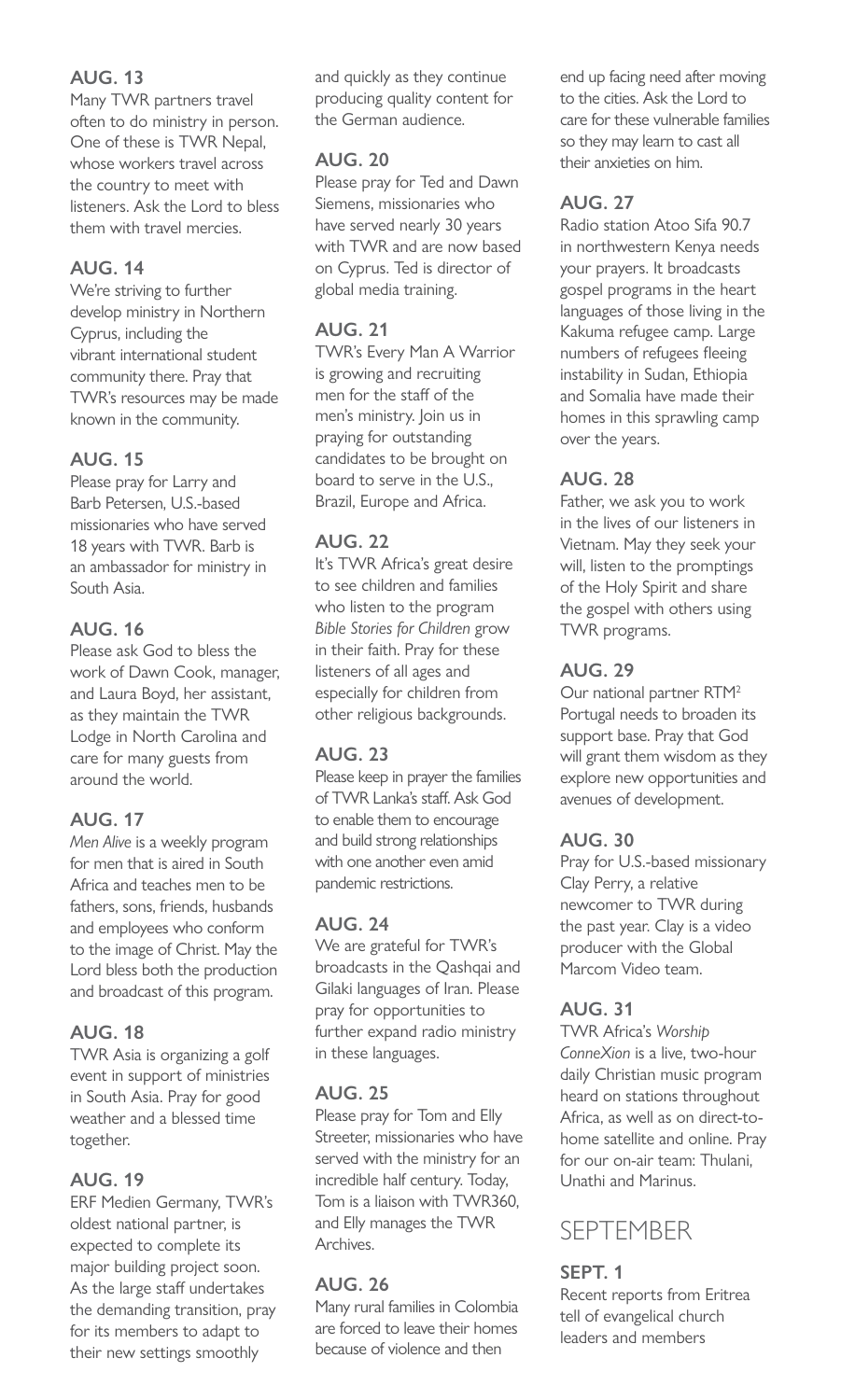who have been arrested, imprisoned and likely tortured for their faith. Pray for the safety and tenacity of believers facing these threats and for TWR partners developing programs for Eritreans.

#### **SEPT. 2**

Ask God to protect team members and their families serving at various broadcast stations across Asia.

## **SEPT. 3**

In early September TWR Europe and CAMENA3 will bring all their affiliates together for their annual National Partners Conference in Slovakia. Pray for a blessed time of fellowship and encouragement as participants partner in ministry.

#### **SEPT. 4**

TWR first broadcast to China on this day 45 years ago. Ask God for his continued guidance for TWR Hong Kong.

#### **SEPT. 5**

Like all of TWR's national partners, RTM<sup>2</sup> Uruguay constantly seeks to connect with new audience members. May the ministry's internally and externally produced content be discovered and heeded by new listeners of all ages.

#### **SEPT. 6**

TWR is more than just a broadcaster. We seek to build fruitful relationships with other Christian organizations and with churches and their pastors. TWR Africa asks the Lord for successful partnership agreements with pastors who want to collaborate with the media ministry for the benefit of their churches and communities.

#### **SEPT. 7**

Father, your provision is needed as TWR Bangladesh seeks a suitable space for carrying out ministry activities.



*Photo via IMB.org*

#### **SEPT. 8**

Christians in North Africa face persecution on various levels. Ask God to bless and use TWR's specialized programs addressing this topic to encourage Christians along their journey of faith.

#### **SEPT. 9**

Please pray for Jim and Sue Walker, TWR missionaries based on Cyprus. They're in their first year with TWR, Jim working in member care and Sue serving as a staff development specialist.

#### **SEPT. 10**

Tammy Stores serves with Ministry Services in North Carolina, where she is a receptionist and caterer for many office events. Give her strength and wisdom, Lord, as she carries out her duties.

#### **SEPT. 11**

Pygmy people mostly live in Cameroon and other Central and East African countries. TWR Africa has distributed media players to a group of the Pygmies so they can hear Christian messages in their heart language. Pray that many will accept Christ as their Savior.

#### **SEPT. 12**

Please pray for Carl Willis, a U.S.-based missionary serving with Every Man A Warrior. Carl is still in his first year with EMAW, with which he serves as director of church ministry.

#### **SEPT. 13**

TWR's partner in the United Kingdom uses a variety of digital platforms to speak to the British audience. May the U.K. team's interactions with their audience prosper.

#### **SEPT. 14**

Please pray for Brad Livermon, who is in his second year as a TWR missionary. Brad is based in the U.S., where he is the missionary care director.

## **SEPT. 15**

We thank God that our partner Radio Integridad started broadcasting in the Amazon area where the borders of Peru, Colombia and Brazil meet. The Peruvian ministry is partnering with RTM2 Brazil to reach the indigenous communities.

#### **SEPT. 16**

Christian workers are under strict control and face possible jail time for spreading the gospel in Mauritania. Among the issues besetting the African country are ethnic tensions and terrorism. Please pray for TWR Africa's ministry amid the difficult conditions.

## **SEPT. 17**

We give praise for the launch this year of the new website for Farsi speakers, known as persianworldradio.com. Our prayer is that many more Farsi speakers will come to know the living God and experience salvation in Jesus Christ.

#### **SEPT. 18**

Today, TWR India will be holding its annual Bible quiz in 14 languages in person and online. Pray for the participants, that they will experience the power of God as they study and prepare for the quiz.